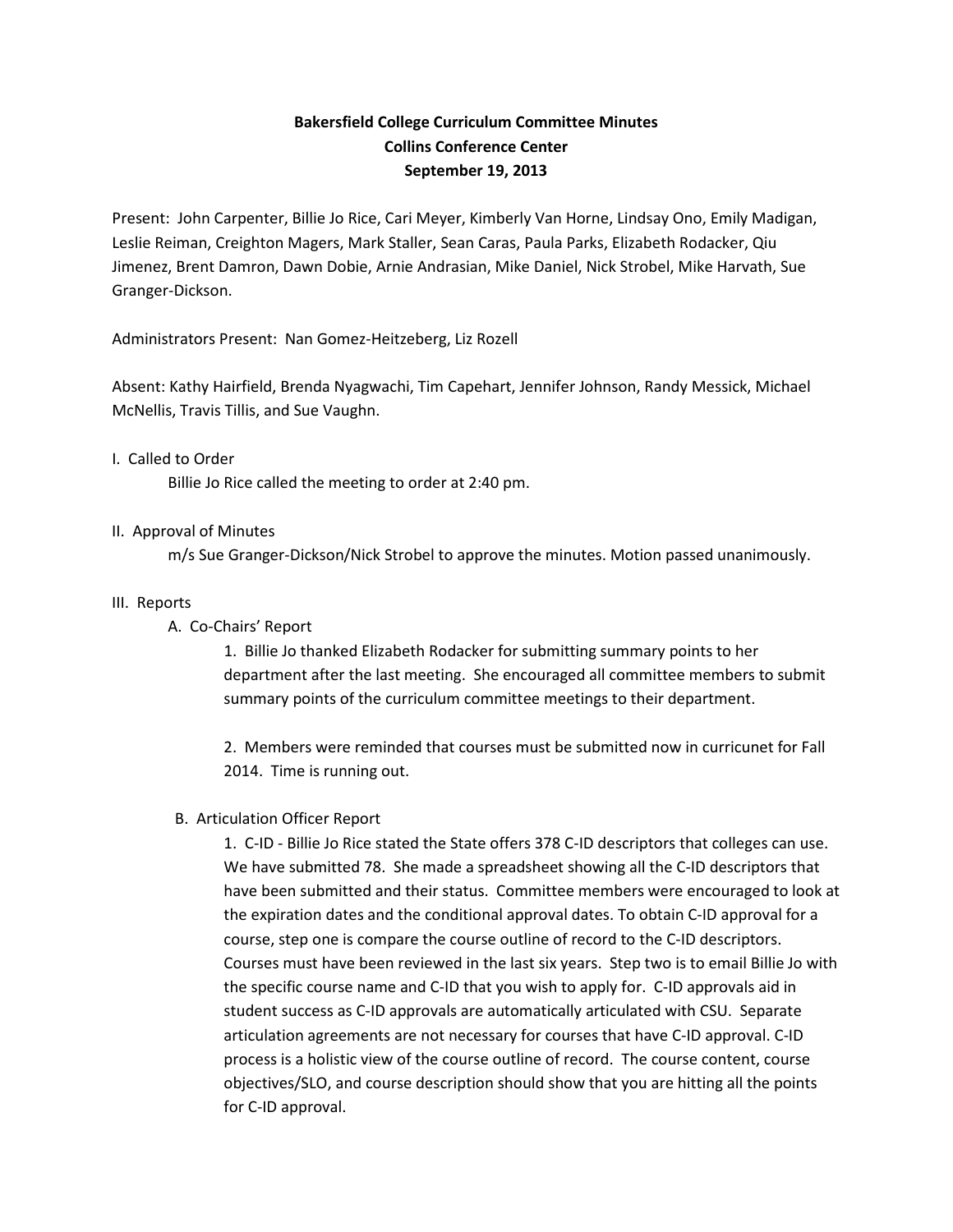2. ADT Associate Degrees for Transfer (both AA-T & AS-T) – Pencil in the ADT degrees from the template on the Chancellor's website, which is available on the curriculum committee website (inside BC). Set up meetings with the curriculum co-chairs before inputting the degree in curricunet.

## IV. Opportunity To Address The Committee None

- V. Additions To The Agenda
	- A. Clarifying Pre-requisites was added as point VIII. C.

#### VI. Unfinished Business

A. Content Review Guidelines Task Force Update

The new content review worksheet for course prerequisite, corequisite, and advisory guidelines based on Title 5 regulations was distributed. Please have your department review the form and make suggestions by Sunday at midnight. Silence means content.

If you are requesting a prerequisite, corequisite, or advisory to your course, then the worksheet must be submitted in curricunet as an attached file. If a UC has the prerequisite, then all you need is to state that on the paper. Otherwise, you will need to meet with at least one person from the department of the prerequisite/corequisite /advisory and complete the form. You will load the form as an attached file in curricunet.

Once you have entered all the course information in curricunet and attached all required files you can "submit" the course. Courses need to be reviewed by the department head and dean (approval queue level 2) and reviewed by the articulation officer, curriculum tech, and slo coordinator (approval queue level 3) before being put on the first agenda. The course will then be assigned to a review team, made up of curriculum committee members. The review team will email the course originator to make necessary changes. On the next agenda, if all requested changes have been made, the course will be voted on. If changes are not made, then the course is kicked out of the approval process. If the course revisions are approved by the committee, it will be submitted to the Board of Trustees. If approved, it will take effect with the corresponding semester on the schedule, be submitted to the State Chancellor's Office (if required), and placed in the catalog or addendum.

#### B. Skills Prerequisite Task Force Update

John Gerhold is the chair of the committee. When he is done with his program review, he will conduct meetings.

C. Repeatability Status Update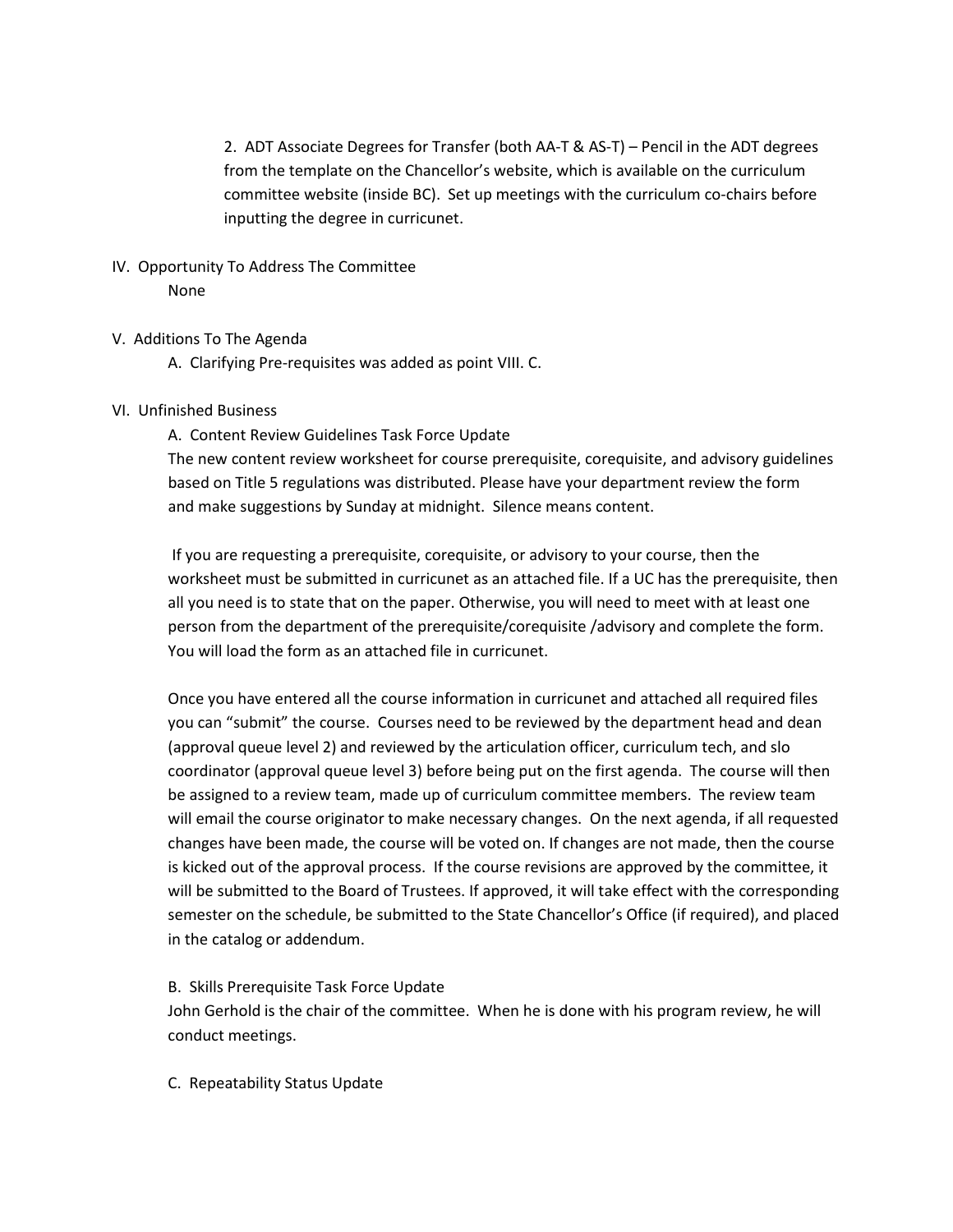John has changed the repeatability status of the courses on the back of the agenda to meet Title 5 regulations. He will continue to work on this project.

### D. Curriculum/Assessment Clinics

Billie Jo and John have a lot of meetings and they won't be able to conduct the curriculum clinics in the library. Committee members were asked to volunteer to conduct the clinics. Mark Staller volunteered and Dawn Dobie said she would help if her schedule in the library permitted it.

### VII. New Business

A. ADT (Associate Degree for Transfer) Approval Process

Agriculture was planning to consolidate to one degree; however, if there are multiple ADT's in the Agriculture Department, they will need to create all of the degrees. Nick Strobel asked for step by step instructions with dates to complete the ADT. Sue Granger-Dickson stated she sent three emails last year with step by step instructions and will re-send the email again. Billie Jo will look at the dates and try to come up with a timeline.

## VIII. First Agenda

A. Three courses were read on the first agenda. Review teams were asked to volunteer to review the three courses on the first agenda. Team J – Sue Granger-Dickson and Kimberly Van Horne volunteered to review all three courses.

Course Revision PSYC B1B Biological Psychology (C-ID)

New Courses VNRS B79 Intermediate Medical Surgical Nursing VNRS B79L Intermediate Medical Surgical Nursing Lab

B. Billie Jo stated that only a few people sent review tips in and most of those came in the last two days. We won't be able to train on curricunet until all the teams turn in the review tips.

### C. Clarifying Prerequisites

Discussion on documentation needed when C-ID requires a course to be a prerequisite. m/s Dawn Dobie/Sue Granger-Dickson with a friendly amendment from Nick Strobel on the Content Review Form, to add a bullet that the prerequisite/corequisite /advisory course is included and validated by the C-ID process. Motion passed unanimously. The State requires a report that lists all changes to prerequisites/corequisite/advisories and the method used to determine the validity. "C-ID review and validation" would accurately describe the method used.

## IX. Second Agenda

A. Committee Charge and Goals